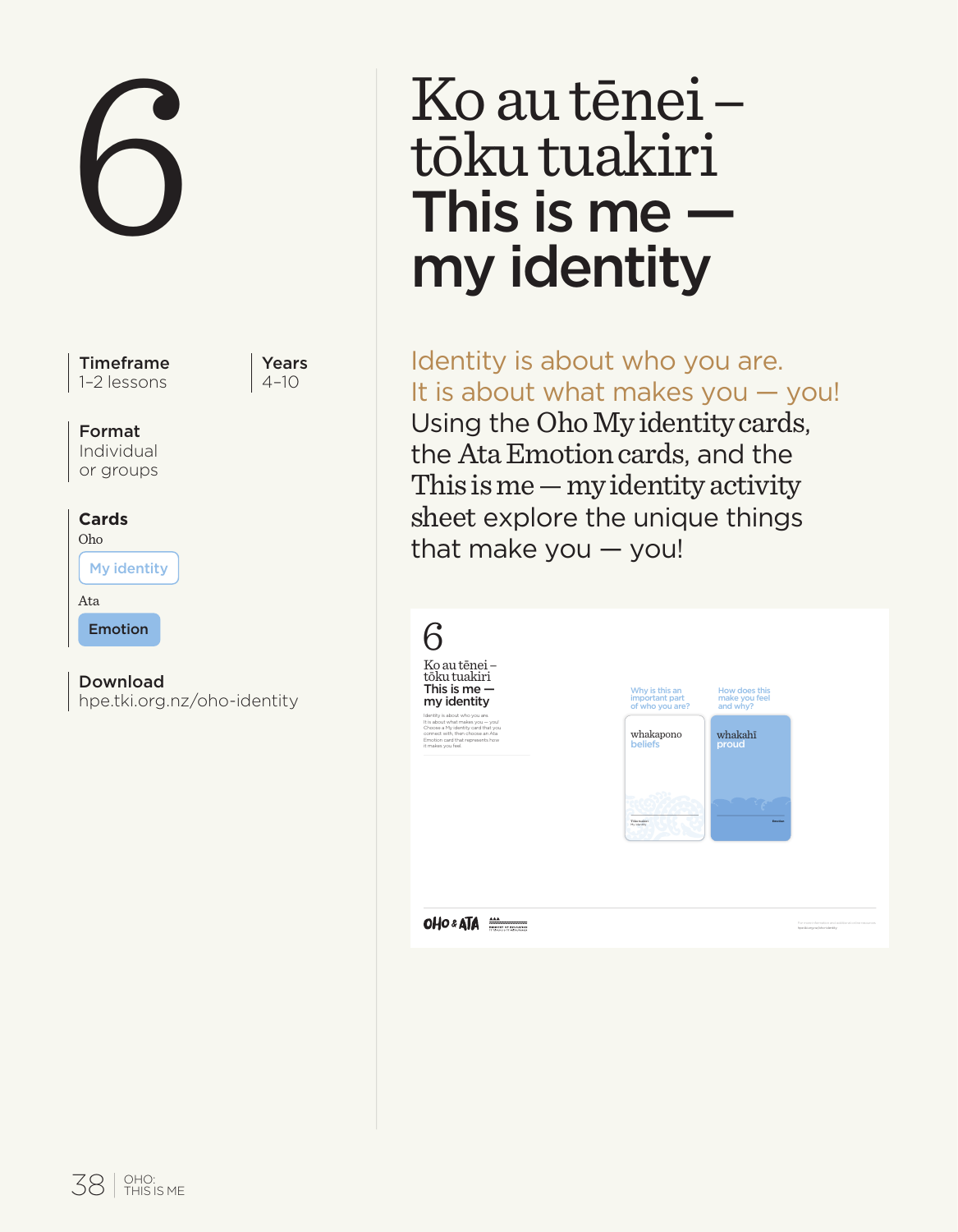# Ways to use the resource

• If you don't have the Ata resource, download and print the cards from hpe.tki.org.nz/ata or use the blank Oho cards to create your own.

#### Discuss & compare

• Explore the different perspectives and ideas around identity and emotions. Why is this an important part of who you are? How does this make you feel, and why? Then, discuss and compare your findings with the group or classroom.

### Next steps

• Explore other aspects of Identities, languages, cultures and values with activities such as Important life moments, My unique whānau, My whānau in my place of learning and My culture in my place of learning.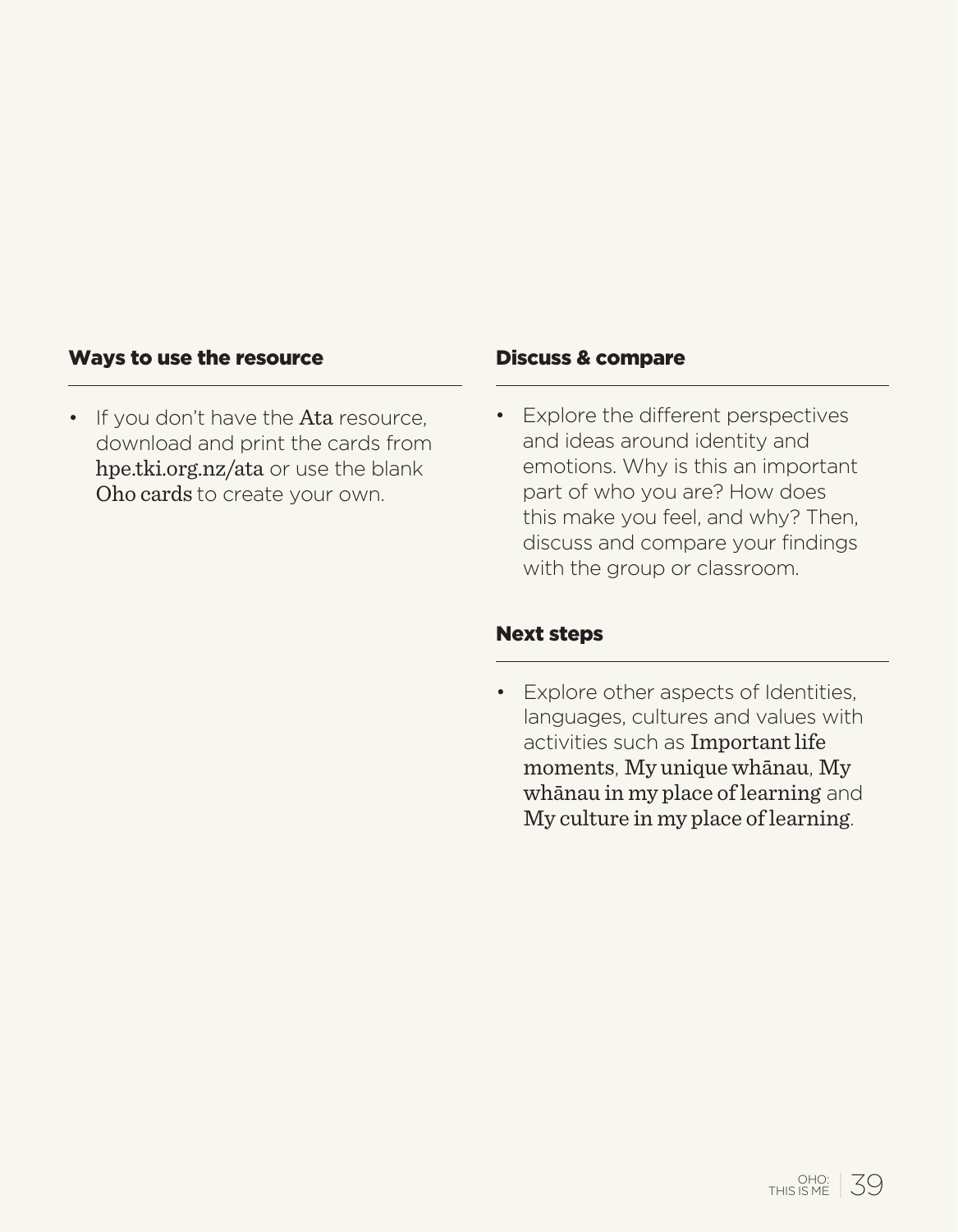# What you will need

# Oho My identity cards.



# This is me — my identity activity sheet:

One per person or group

| It is about what makes you - your<br>Choose a My identity card that you<br>connect with then choose an Ata<br>Emotion card that represents how<br>it makes you feel.<br><b>TAXABLE</b><br><b>State</b><br><b>Wallengton</b> | 6<br>Ko au tênei -<br>tõku tuakiri<br>This is me $-$<br>my identity | Why is this an<br>important part<br>of who you are? | How does this<br>make you feel<br>and why? |  |
|-----------------------------------------------------------------------------------------------------------------------------------------------------------------------------------------------------------------------------|---------------------------------------------------------------------|-----------------------------------------------------|--------------------------------------------|--|
|                                                                                                                                                                                                                             | Identify is about who you are.                                      |                                                     |                                            |  |
|                                                                                                                                                                                                                             |                                                                     |                                                     |                                            |  |

# Ata Emotion cards.